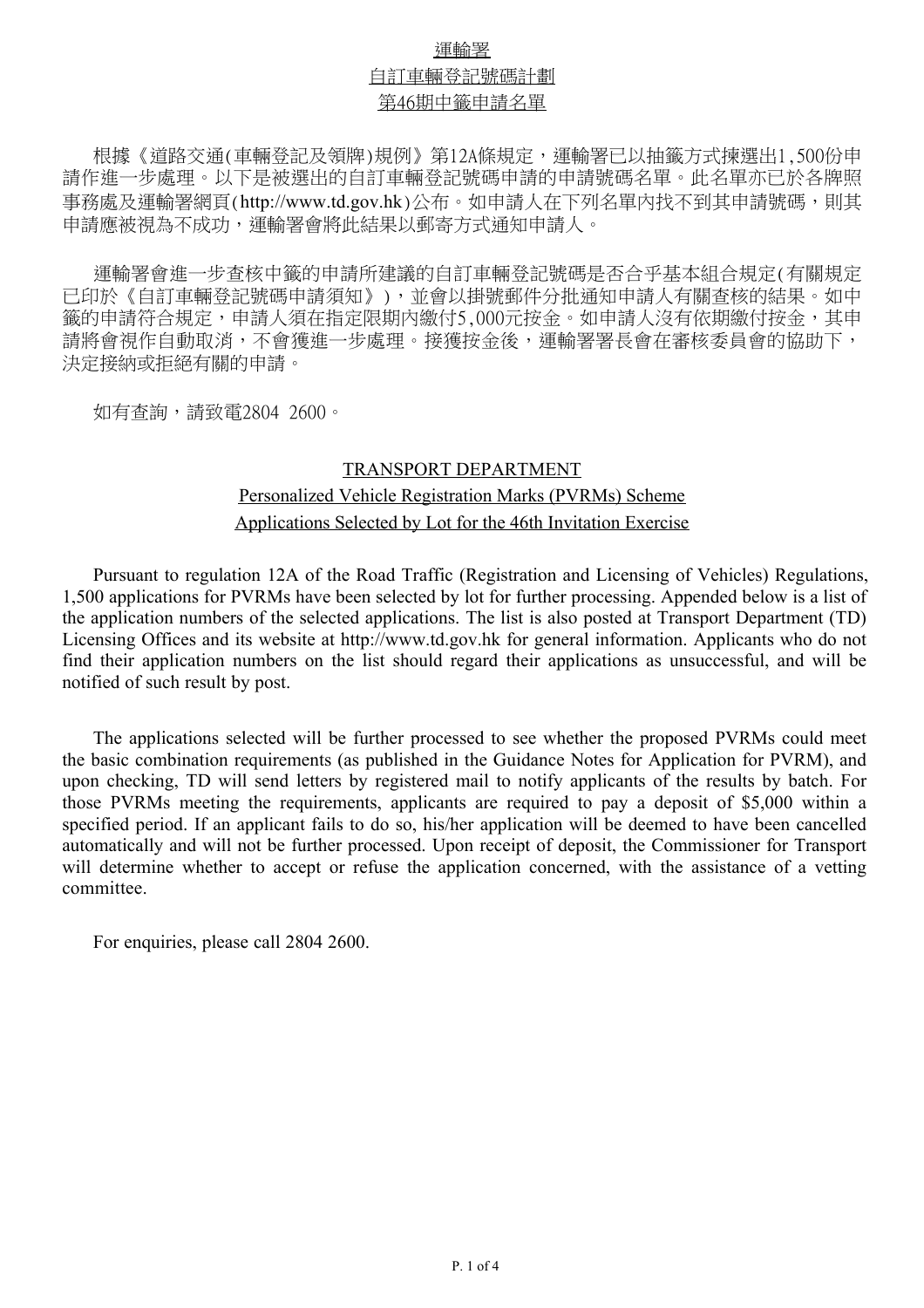### 自訂車輛登記號碼計劃 第46期中籤申請名單 Personalized Vehicle Registration Marks (PVRMs) Scheme Applications Selected by Lot for the 46th Invitation Exercise

| 22100002 | 22100138 | 22100265 | 22100393 | 22100500 | 22100629 | 22100741 | 22100856 | 22100976 | 22101099 |
|----------|----------|----------|----------|----------|----------|----------|----------|----------|----------|
| 22100003 | 22100139 | 22100266 | 22100396 | 22100503 | 22100630 | 22100744 | 22100857 | 22100979 | 22101102 |
| 22100004 | 22100141 | 22100269 | 22100397 | 22100504 | 22100631 | 22100746 | 22100858 | 22100980 | 22101105 |
| 22100005 | 22100145 | 22100274 | 22100398 | 22100512 | 22100632 | 22100749 | 22100860 | 22100982 | 22101107 |
| 22100012 | 22100146 | 22100277 | 22100399 | 22100514 | 22100640 | 22100750 | 22100862 | 22100983 | 22101110 |
| 22100014 | 22100148 | 22100283 | 22100400 | 22100517 | 22100643 | 22100754 | 22100863 | 22100985 | 22101112 |
| 22100021 | 22100149 | 22100285 | 22100402 | 22100519 | 22100644 | 22100760 | 22100865 | 22100990 | 22101113 |
| 22100025 | 22100151 | 22100286 | 22100403 | 22100525 | 22100649 | 22100761 | 22100866 | 22100992 | 22101116 |
| 22100028 | 22100152 | 22100288 | 22100404 | 22100527 | 22100653 | 22100762 | 22100871 | 22100995 | 22101117 |
| 22100030 | 22100154 | 22100289 | 22100406 | 22100529 | 22100655 | 22100767 | 22100872 | 22101008 | 22101118 |
| 22100032 | 22100159 | 22100290 | 22100408 | 22100530 | 22100660 | 22100768 | 22100875 | 22101010 | 22101127 |
| 22100039 | 22100160 | 22100292 | 22100409 | 22100531 | 22100662 | 22100771 | 22100891 | 22101015 | 22101129 |
| 22100040 | 22100168 | 22100294 | 22100411 | 22100532 | 22100666 | 22100772 | 22100894 | 22101020 | 22101131 |
| 22100041 | 22100174 | 22100297 | 22100412 | 22100533 | 22100670 | 22100781 | 22100896 | 22101022 | 22101132 |
| 22100046 | 22100175 | 22100298 | 22100413 | 22100540 | 22100671 | 22100782 | 22100900 | 22101023 | 22101134 |
| 22100051 | 22100176 | 22100303 | 22100415 | 22100543 | 22100673 | 22100783 | 22100904 | 22101024 | 22101135 |
| 22100052 | 22100177 | 22100311 | 22100416 | 22100544 | 22100674 | 22100785 | 22100910 | 22101025 | 22101136 |
| 22100053 | 22100179 | 22100312 | 22100417 | 22100545 | 22100675 | 22100786 | 22100911 | 22101026 | 22101138 |
| 22100054 | 22100180 | 22100313 | 22100420 | 22100547 | 22100676 | 22100790 | 22100912 | 22101028 | 22101139 |
| 22100055 | 22100184 | 22100315 | 22100421 | 22100549 | 22100681 | 22100792 | 22100913 | 22101032 | 22101143 |
| 22100057 | 22100185 | 22100316 | 22100427 | 22100552 | 22100684 | 22100793 | 22100915 | 22101035 | 22101145 |
| 22100060 | 22100186 | 22100319 | 22100429 | 22100556 | 22100685 | 22100794 | 22100918 | 22101036 | 22101150 |
| 22100063 | 22100189 | 22100322 | 22100432 | 22100561 | 22100687 | 22100795 | 22100921 | 22101037 | 22101152 |
| 22100064 | 22100193 | 22100324 | 22100441 | 22100562 | 22100688 | 22100796 | 22100923 | 22101038 | 22101153 |
| 22100069 | 22100194 | 22100326 | 22100442 | 22100566 | 22100689 | 22100797 | 22100925 | 22101042 | 22101155 |
| 22100071 | 22100195 | 22100329 | 22100448 | 22100569 | 22100692 | 22100799 | 22100926 | 22101047 | 22101158 |
| 22100072 | 22100198 | 22100335 | 22100449 | 22100574 | 22100697 | 22100801 | 22100927 | 22101049 | 22101159 |
| 22100077 | 22100201 | 22100339 | 22100454 | 22100575 | 22100698 | 22100803 | 22100929 | 22101051 | 22101160 |
| 22100078 | 22100202 | 22100341 | 22100457 | 22100576 | 22100699 | 22100805 | 22100931 | 22101053 | 22101165 |
| 22100079 | 22100203 | 22100343 | 22100458 | 22100577 | 22100700 | 22100807 | 22100934 | 22101055 | 22101167 |
| 22100081 | 22100207 | 22100344 | 22100463 | 22100581 | 22100701 | 22100808 | 22100936 | 22101056 | 22101171 |
| 22100083 | 22100211 | 22100350 | 22100465 | 22100582 | 22100703 | 22100810 | 22100939 | 22101058 | 22101172 |
| 22100085 | 22100212 | 22100351 | 22100466 | 22100583 | 22100704 | 22100812 | 22100940 | 22101060 | 22101179 |
| 22100090 | 22100216 | 22100352 | 22100468 | 22100590 | 22100706 | 22100813 | 22100941 | 22101061 | 22101180 |
| 22100094 | 22100217 | 22100353 | 22100469 | 22100593 | 22100709 | 22100816 | 22100943 | 22101062 | 22101181 |
| 22100096 | 22100222 | 22100362 | 22100472 | 22100596 | 22100715 | 22100824 | 22100944 | 22101063 | 22101184 |
| 22100101 | 22100223 | 22100367 | 22100475 | 22100597 | 22100717 | 22100825 | 22100945 | 22101065 | 22101185 |
| 22100105 | 22100228 | 22100369 | 22100476 | 22100599 | 22100719 | 22100826 | 22100946 | 22101067 | 22101190 |
| 22100112 | 22100232 | 22100370 | 22100478 | 22100603 | 22100721 | 22100827 | 22100948 | 22101069 | 22101193 |
| 22100113 | 22100233 | 22100372 | 22100479 | 22100604 | 22100723 | 22100830 | 22100953 | 22101070 | 22101196 |
| 22100118 | 22100237 | 22100373 | 22100480 | 22100608 | 22100724 | 22100832 | 22100954 | 22101071 | 22101198 |
| 22100119 | 22100238 | 22100374 | 22100481 | 22100610 | 22100725 | 22100833 | 22100957 | 22101072 | 22101201 |
| 22100120 | 22100239 | 22100377 | 22100482 | 22100613 | 22100727 | 22100836 | 22100960 | 22101076 | 22101202 |
| 22100122 | 22100240 | 22100379 | 22100483 | 22100615 | 22100729 | 22100838 | 22100962 | 22101077 | 22101207 |
| 22100125 | 22100253 | 22100380 | 22100484 | 22100616 | 22100731 | 22100841 | 22100964 | 22101083 | 22101209 |
| 22100126 | 22100256 | 22100381 | 22100487 | 22100618 | 22100732 | 22100844 | 22100967 | 22101084 | 22101211 |
| 22100130 | 22100257 | 22100382 | 22100494 | 22100619 | 22100733 | 22100847 | 22100970 | 22101091 | 22101214 |
| 22100133 | 22100260 | 22100389 | 22100496 | 22100620 | 22100734 | 22100850 | 22100973 | 22101094 | 22101215 |
| 22100134 | 22100261 | 22100390 | 22100497 | 22100625 | 22100735 | 22100853 | 22100974 | 22101096 | 22101220 |
| 22100135 | 22100264 | 22100392 | 22100498 | 22100628 | 22100736 | 22100854 | 22100975 | 22101097 | 22101221 |
|          |          |          |          |          |          |          |          |          |          |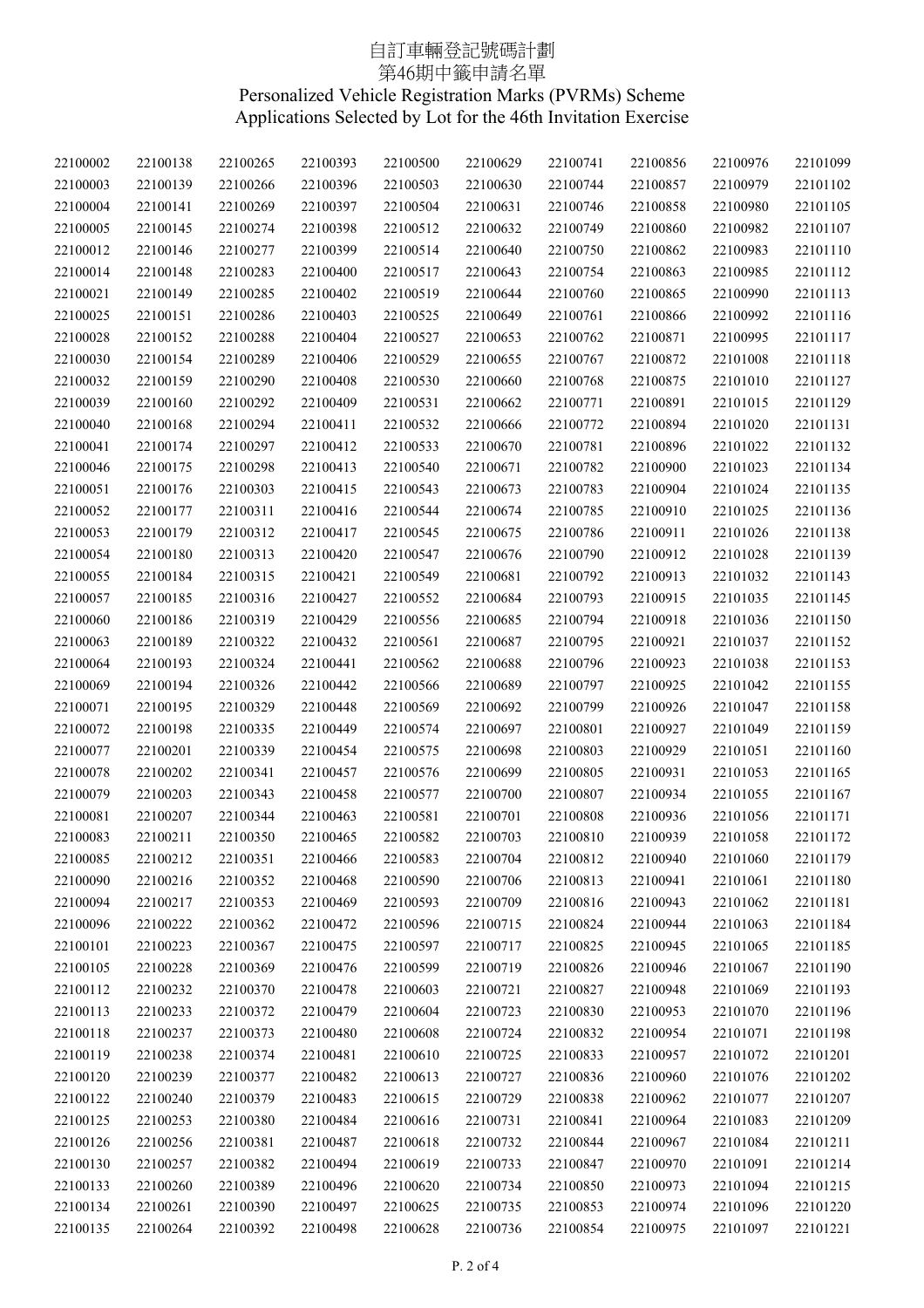### 自訂車輛登記號碼計劃 第46期中籤申請名單 Personalized Vehicle Registration Marks (PVRMs) Scheme Applications Selected by Lot for the 46th Invitation Exercise

| 22101224 | 22101351 | 22101489 | 22101605 | 22101710 | 22101859 | 22101980 | 22102091 | 22102184 | 22102316 |
|----------|----------|----------|----------|----------|----------|----------|----------|----------|----------|
| 22101225 | 22101353 | 22101493 | 22101606 | 22101714 | 22101863 | 22101986 | 22102092 | 22102190 | 22102317 |
| 22101227 | 22101356 | 22101498 | 22101607 | 22101716 | 22101864 | 22101987 | 22102093 | 22102193 | 22102320 |
| 22101229 | 22101358 | 22101500 | 22101609 | 22101718 | 22101868 | 22101989 | 22102094 | 22102194 | 22102323 |
| 22101240 | 22101359 | 22101501 | 22101610 | 22101720 | 22101870 | 22101990 | 22102095 | 22102200 | 22102325 |
| 22101241 | 22101360 | 22101504 | 22101612 | 22101722 | 22101872 | 22101991 | 22102097 | 22102213 | 22102328 |
| 22101245 | 22101363 | 22101506 | 22101615 | 22101726 | 22101874 | 22101994 | 22102098 | 22102215 | 22102329 |
| 22101248 | 22101366 | 22101507 | 22101616 | 22101728 | 22101878 | 22101995 | 22102100 | 22102216 | 22102330 |
| 22101249 | 22101368 | 22101509 | 22101617 | 22101729 | 22101879 | 22101997 | 22102101 | 22102218 | 22102332 |
| 22101254 | 22101370 | 22101510 | 22101619 | 22101731 | 22101880 | 22101998 | 22102102 | 22102219 | 22102334 |
| 22101255 | 22101371 | 22101513 | 22101626 | 22101732 | 22101881 | 22102003 | 22102103 | 22102223 | 22102336 |
| 22101256 | 22101374 | 22101514 | 22101628 | 22101738 | 22101882 | 22102004 | 22102108 | 22102226 | 22102344 |
| 22101258 | 22101376 | 22101515 | 22101632 | 22101739 | 22101884 | 22102010 | 22102117 | 22102227 | 22102353 |
| 22101260 | 22101377 | 22101516 | 22101634 | 22101741 | 22101887 | 22102012 | 22102118 | 22102230 | 22102354 |
|          |          |          |          |          |          |          |          |          |          |
| 22101265 | 22101380 | 22101519 | 22101635 | 22101743 | 22101894 | 22102014 | 22102122 | 22102231 | 22102356 |
| 22101266 | 22101381 | 22101520 | 22101637 | 22101747 | 22101900 | 22102017 | 22102124 | 22102234 | 22102357 |
| 22101267 | 22101382 | 22101524 | 22101638 | 22101749 | 22101907 | 22102019 | 22102125 | 22102237 | 22102362 |
| 22101273 | 22101387 | 22101526 | 22101640 | 22101750 | 22101909 | 22102023 | 22102127 | 22102238 | 22102363 |
| 22101276 | 22101388 | 22101530 | 22101644 | 22101755 | 22101910 | 22102025 | 22102128 | 22102242 | 22102367 |
| 22101279 | 22101389 | 22101535 | 22101645 | 22101756 | 22101911 | 22102026 | 22102129 | 22102243 | 22102368 |
| 22101281 | 22101392 | 22101536 | 22101646 | 22101761 | 22101912 | 22102027 | 22102130 | 22102244 | 22102369 |
| 22101284 | 22101401 | 22101538 | 22101650 | 22101763 | 22101914 | 22102028 | 22102133 | 22102245 | 22102370 |
| 22101287 | 22101402 | 22101546 | 22101652 | 22101767 | 22101915 | 22102029 | 22102135 | 22102246 | 22102371 |
| 22101291 | 22101406 | 22101547 | 22101654 | 22101768 | 22101916 | 22102031 | 22102137 | 22102247 | 22102375 |
| 22101292 | 22101411 | 22101548 | 22101656 | 22101774 | 22101918 | 22102033 | 22102138 | 22102249 | 22102376 |
| 22101294 | 22101412 | 22101549 | 22101657 | 22101777 | 22101921 | 22102034 | 22102141 | 22102250 | 22102377 |
| 22101295 | 22101415 | 22101552 | 22101658 | 22101779 | 22101922 | 22102037 | 22102143 | 22102253 | 22102380 |
| 22101298 | 22101417 | 22101553 | 22101659 | 22101781 | 22101923 | 22102038 | 22102146 | 22102254 | 22102386 |
| 22101299 | 22101420 | 22101558 | 22101664 | 22101782 | 22101924 | 22102039 | 22102147 | 22102255 | 22102388 |
| 22101302 | 22101421 | 22101559 | 22101665 | 22101789 | 22101925 | 22102045 | 22102149 | 22102257 | 22102394 |
| 22101304 | 22101422 | 22101560 | 22101669 | 22101792 | 22101926 | 22102046 | 22102150 | 22102263 | 22102400 |
| 22101306 | 22101425 | 22101564 | 22101670 | 22101794 | 22101929 | 22102047 | 22102151 | 22102264 | 22102403 |
| 22101308 | 22101429 | 22101567 | 22101673 | 22101797 | 22101936 | 22102050 | 22102152 | 22102265 | 22150004 |
| 22101309 | 22101430 | 22101570 | 22101677 | 22101798 | 22101939 | 22102051 | 22102153 | 22102266 | 22150005 |
| 22101313 | 22101438 | 22101573 | 22101680 | 22101802 | 22101942 | 22102054 | 22102154 | 22102270 | 22150006 |
| 22101314 | 22101440 | 22101577 | 22101681 | 22101803 | 22101943 | 22102055 | 22102155 | 22102271 | 22150009 |
| 22101315 | 22101442 | 22101579 | 22101685 | 22101809 | 22101944 | 22102058 | 22102156 | 22102272 | 22150011 |
| 22101316 | 22101445 | 22101580 | 22101688 | 22101812 | 22101945 | 22102065 | 22102157 | 22102274 | 22150015 |
| 22101317 | 22101450 | 22101582 | 22101692 | 22101820 | 22101949 | 22102066 | 22102160 | 22102276 | 22150016 |
| 22101318 | 22101451 | 22101585 | 22101694 | 22101824 | 22101951 | 22102067 | 22102162 | 22102280 | 22150017 |
| 22101323 | 22101454 | 22101588 | 22101695 | 22101825 | 22101952 | 22102071 | 22102164 | 22102282 | 22150018 |
| 22101327 | 22101457 | 22101589 | 22101696 | 22101828 | 22101953 | 22102072 | 22102166 | 22102284 | 22150021 |
| 22101329 | 22101461 | 22101592 | 22101701 | 22101829 | 22101955 | 22102073 | 22102168 | 22102285 | 22150030 |
| 22101333 | 22101464 | 22101595 | 22101702 | 22101832 | 22101957 | 22102074 | 22102172 | 22102286 | 22150031 |
| 22101336 | 22101467 | 22101596 | 22101704 | 22101833 | 22101958 | 22102077 | 22102173 | 22102287 | 22150032 |
| 22101344 | 22101468 | 22101599 | 22101705 | 22101837 | 22101962 | 22102078 | 22102175 | 22102292 | 22150033 |
| 22101346 | 22101478 | 22101600 | 22101706 | 22101847 | 22101963 | 22102080 | 22102176 | 22102295 | 22150039 |
| 22101347 | 22101479 | 22101601 | 22101707 | 22101849 | 22101972 | 22102087 | 22102179 | 22102299 | 22150040 |
| 22101348 | 22101483 | 22101602 | 22101708 | 22101852 | 22101976 | 22102088 | 22102180 | 22102302 | 22150041 |
| 22101349 | 22101485 | 22101603 | 22101709 | 22101856 | 22101978 | 22102089 | 22102183 | 22102303 | 22150045 |
|          |          |          |          |          |          |          |          |          |          |